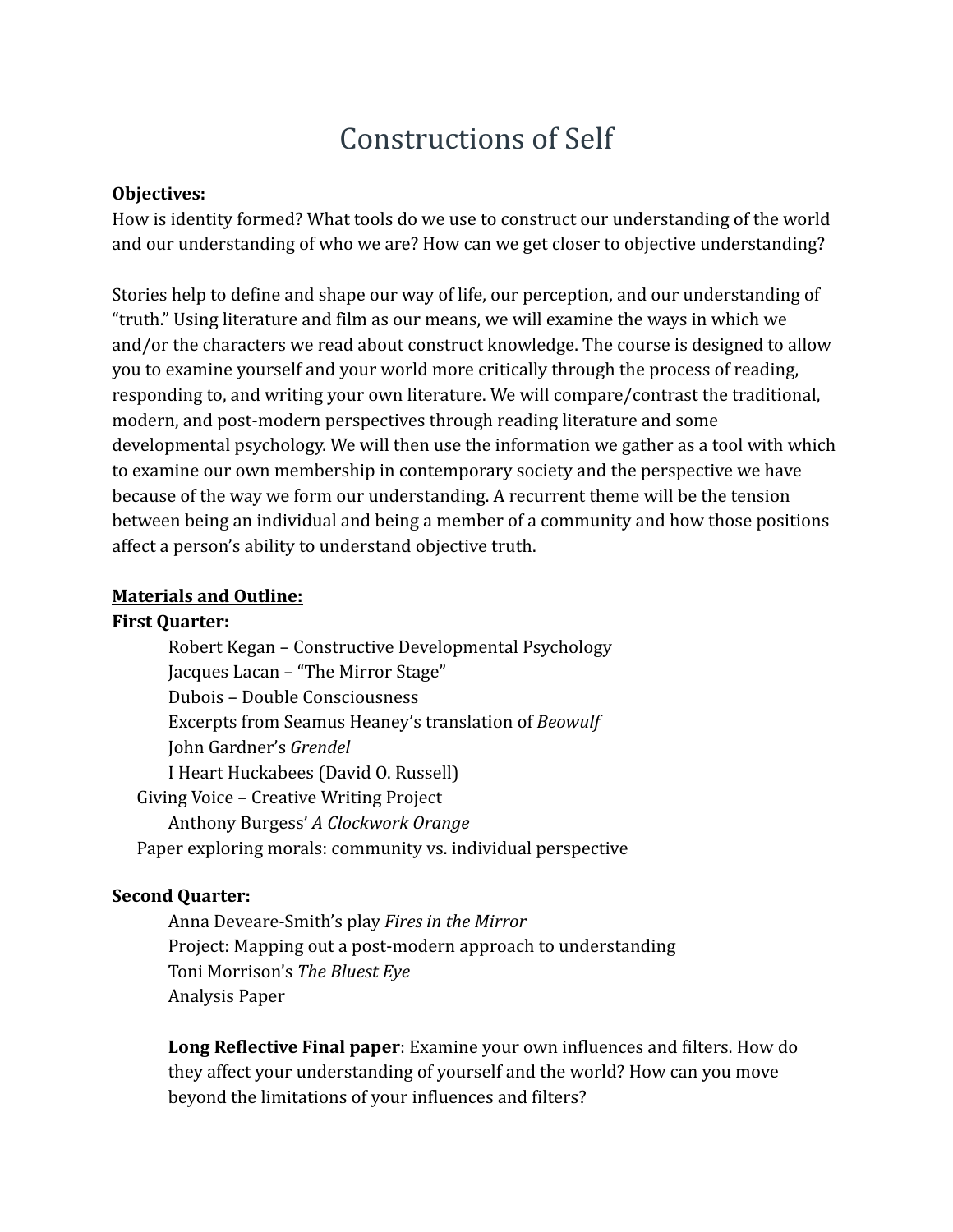## **Grading**

Physical Work:

I will provide feedback on every paper or project. You will be asked to rewrite a paper until it shows mastery of the skills we identify for each project. There will be no letter grades. You will see "Not Done Yet," "Solid," or "Exemplary".

You will keep track of all of your work in a portfolio that you will review and reflect on at each grading period. The emphasis on grading is on effort, progress, honesty, and risk taking. You will track your punctuality, work ethic, skills learned, and overall takeaways on each piece of work on your portfolio sheet. These reflections will help you to decide what grade is an accurate reflection of your work. When you hand in your portfolio, it should include each piece of work, your portfolio note sheet, and a typed reflection. If your work is handed in on time, you have unlimited rewrites on papers and projects. If your work is not on time, you lose your rewrite privileges.

## **Participation:**

You will grade yourself on participation with input from your peers about your behavior in drafting groups/group work.

Circle the answer that most applies to you:

Level of Eye Contact - Good, pretty good, occasional, non-existent

Active Reading - I did ALL of the reading every night, I did the reading almost every night, I did the reading most nights, I did the reading occasionally, I mostly did not do the reading Notes - I took notes not just for my own future paper/project but to actively make the class better, I took notes that will help my own paper, I took a few notes that helped me remember some details, I did not take any notes

I had my book and my notes open and ready to refer to in class *-* every day, most days, some days, never.

## **Drafting Group Behavior:**

I had my full, finished draft on: the day it was due, the day after it was due, I didn't finish the paper until the final draft due date.

I thought about how each member of the group felt about my behavior during the group, and here's what I think they felt/saw:

I did everything I could to make the group go well (socially, to help all of the member improve their papers, to keep the tone positive and constructively critical),

My impact on my group was: positive, neutral, negative